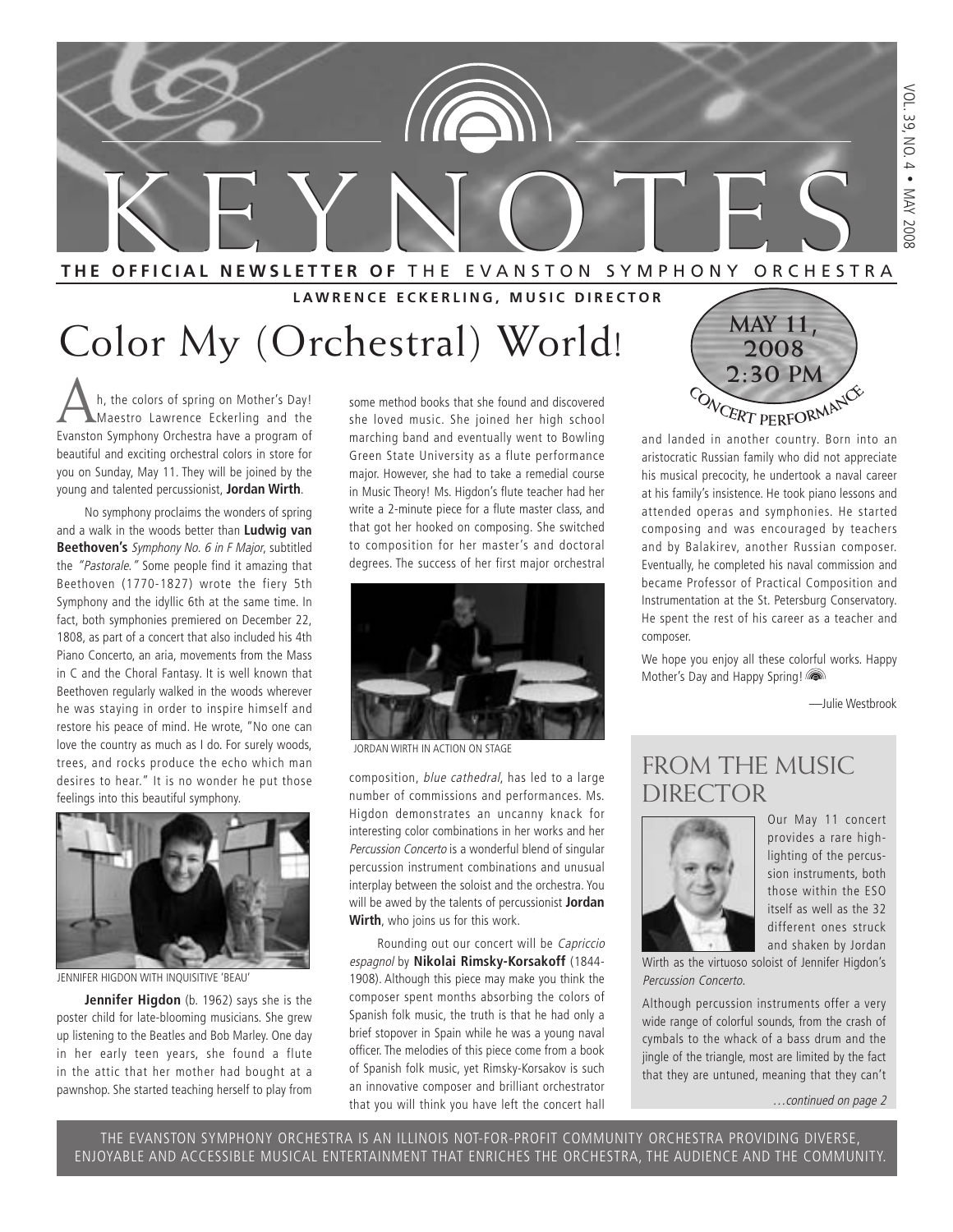### MEET OUR SOLOIST: *JORDAN WIRTH*



JORDAN WIRTH, PERCUSSIONIST

"I grew up in a very musical family," Jordan Wirth says, "my dad being a pianist and my mom a school music teacher. I always heard great music coming out of our basement where my Dad gave lessons. I started piano myself at the age of six, and moved to the other percussion instruments when I was 12." Percussionists face the special challenges of having to move around nimbly during performances, and Jordan has limited his studies to this group, but he maintains, "That concentration is chiefly why I am still somewhat sane."

He realized his calling was to be a percussionist his sophomore year in high school. Jordan's teacher, Terry Vermillion, introduced him to the marimba – an experience that inspired him to go for it.

Jordan adds, "While I have been fortunate to have a number of encouraging moments in my musical journey, a highlight certainly was winning the St. Cloud Symphony Orchestra's Concerto Competition when I was a senior in high school,

and when I first worked with Lawrence Eckerling. The thrill and satisfaction of performing with that orchestra was for me like a hole-in-one for a golfer. It made me want to do lots more. That's my most special moment as a musician – at least up to now." He's looking forward to performing with Maestro Eckerling again in our May 11th concert.

Given the number and size of his instruments, Jordan says his next vehicle will definitely be something big enough to haul all around of his gear. And, this summer he hopes to find more time to pursue his hobby of fishing.

—Lilias Circle

### FROM THE MUSIC DIRECTOR

#### …continued from front page

play specific pitches. So one of the key elements of music, melody, is unavailable to most of these instruments. (Exceptions are the xylophone, marimba, vibraphone and timpani.)

It has been fascinating to me to discover how Ms. Higdon makes this work so interesting, given the fact that melody is unavailable to so many percussion instruments! The answer lies in the fact that by tradition (if not by definition), a concerto "exploits" the characteristics of each instrument. And with percussion instruments, that means a variety of colors (given the vast number of different instruments used), and…rhythm!

This concerto, similar to most concertos, includes a cadenza for the soloist. But, unlike other concertos, this cadenza also features an orchestral quartet, consisting of the timpanist plus three percussionists, which collaborates with our soloist in a true extravaganza of rhythmic color.

We mustn't forget the visual aspects inherent in the percussion section. Although all instruments have visual interest, there is an extra special thrill in watching a soloist play so many different instruments and in matching up which unique sound is produced by which instrument.

The members of the ESO, Jordan Wirth, and I eagerly anticipate closing our season with this colorful program!



PENELOPE SACHS, ESO BOARD PRESIDENT

### A BIG "THANK YOU" TO OUR SUPPORTERS!

The Board of the Evanston Symphony Orchestra would like to thank all who support us for your donations. Thanks to your generosity we have just completed another successful Annual Fund Drive! Ticket sales provide about 45% of our annual income; the balance comes from our community business partners and donations.

In fact, our largest source of donations is individual contributors like you. Your contributions enable us to produce concerts, expand our outreach programs and ensure that we meet our mission of providing quality, affordable and accessible concerts to our community. We could not do it without you!

Nor could we do it without the sponsorship support from local businesses and grants from state and city agencies, service and private foundations. Their contributions cover a wide assortment of expenses from outreach programs like Play Me a Picture, Paint Me a Tune! and Music In Your World to pre-concert lecture series, soloist accommodations and so much more.

We are proud to be a community orchestra and we are grateful to the community that supports us.



### SNEAK PREVIEW at Presbyterian Homes on May 9 at 1:30 pm

Percussionist Jordan Wirth joins ESO Music Director Lawrence Eckerling and music lecturer Julie Westbrook for a pre-concert lecture/recital in the Assembly Hall of Presbyterian Homes, One Calvin Circle at Grant and Ridgeway in Evanston at 1:30 pm on Friday, May 9, 2008.

Mr. Wirth will perform excerpts from Jennifer Higdon's exciting Percussion Concerto, and Julie Westbrook and Maestro Eckerling will provide stories and background on composers Beethoven and Rimsky-Korsakoff and their compositions from the May 11 program.

Admission is FREE and open to the public. Refreshments will be served compliments of Presbyterian Homes, sponsors of the 2007-2008 Musical Insights series.

For more information call 847-864-8804, email esomusic@evanstonsymphony.org or visit our website at www.evanstonsymphony.org.

### *Herebyterian Homes*

#### **Our business partners**

Elizabeth F. Cheney Foundation McDougal Littel Romano Bros & Co. Presbyterian Homes Harris Bank First Bank & Trust Quince Restaurant Target Kiwanis Clubs of Evanston Rotary Club of Evanston Homestead Hotel Blick Art Materials Flax Art & Frame Great Harvest Bread Co.

Thank you!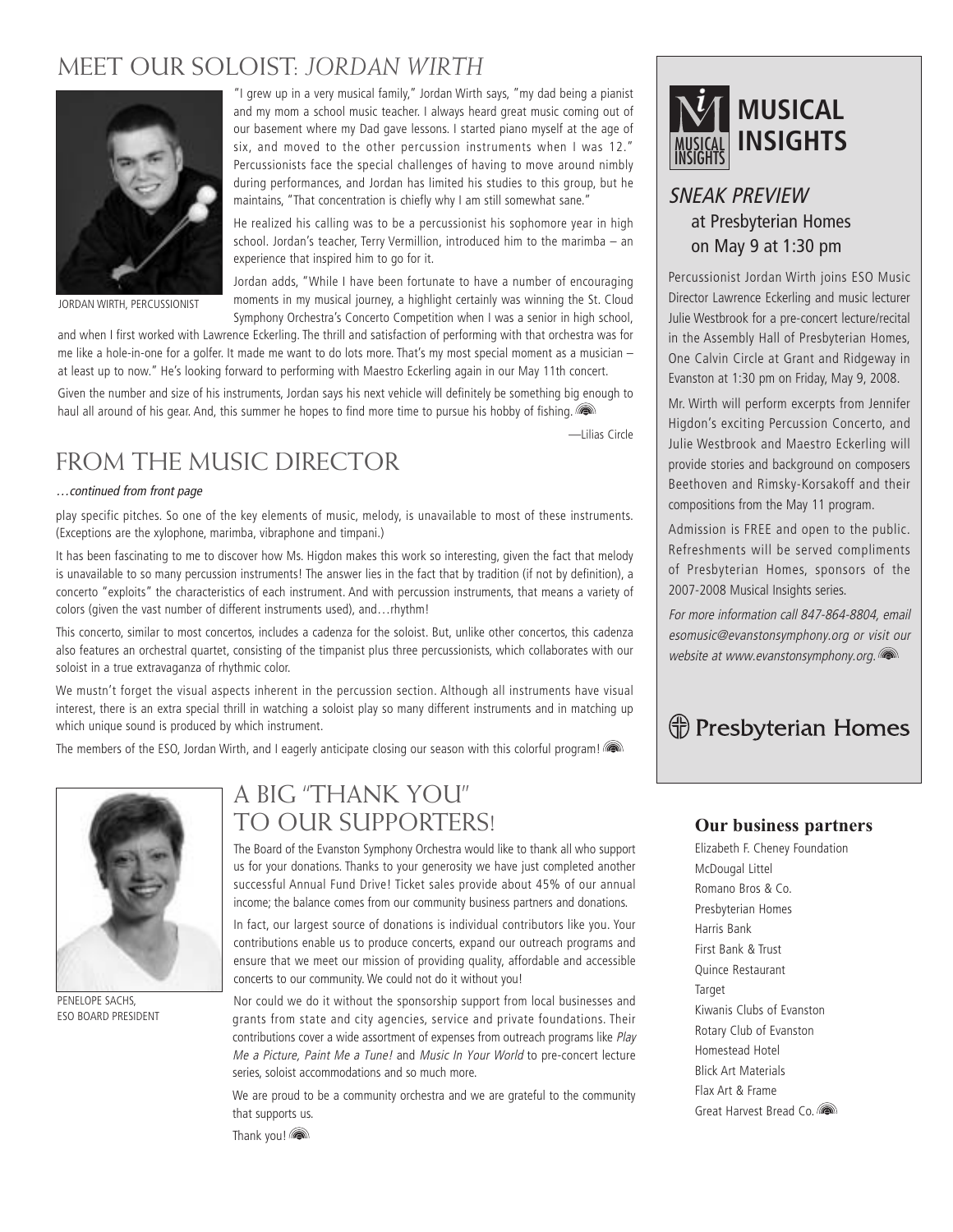### ANOTHER SEASON OF GREAT PERFORMANCES

Music affects us all. Music has the power to evoke feelings of joy or sorrow or it can thrill us to our very core. Music affects us at an emotional level that can actually alter how our brains, and therefore our bodies, function. Music can leave us with that "delicious feeling" after a memorable performance.

The ESO invites you to experience this inherent power of music in a unique mixture of classical, contemporary and folk music for a season of memorable performances. Join us for this exceptionally enjoyable season.

#### **October 26, 2008**

*The Voluptuous Violin*

| Haydn     | London Symphony                                  |
|-----------|--------------------------------------------------|
| Prokofiev | <i>Violin Concerto No. 2 - Elina Lev. violin</i> |
| Elgar     | Enigma Variations                                |

#### **February 8, 2009**

*Made in America Fusion of the Fiddle*

| <i>lves</i> | <i>Variations on "America"</i>                |                         |
|-------------|-----------------------------------------------|-------------------------|
| Barber      | Adagio for Strings                            |                         |
| Schwantner  | Chasing Light                                 |                         |
| O'Connor    | The Fiddle Concerto (finale) — Mark O'Connor, |                         |
|             | Appalachia Waltz                              | classical violin/fiddle |
|             | Fanfare for the Volunteer                     |                         |

#### **March 22, 2009**

*The Voice of the Viola* Mendelssohn Hebrides Wagner Siegfried Idyll Berlioz **Harold in Italy - Charles Pikler**, CSO principal violist

#### **May 2, 2009**

*The Passionate Piano* Brahms Symphony No. 4 Tchaikovsky Piano Concerto No. 1 - Cameron Smith, piano Join us for four afternoons of purely "delicious" classical, contemporary and folk masterpieces! Please subscribe today!

#### Sundays at 2:30 pm Pick-Staiger Concert Hall Northwestern University, Evanston



WHEN MAESTRO LAWRENCE ECKERLING TAKES THE PODIUM, THE RESULTS ARE EXTRAORDINARY—NO MATTER THE REPERTOIRE. THIS SEASON WILL BE NO EXCEPTION.

### **Subscribe to ESO's 2008–09 Season Today!**

**• SAVE:** up to 28% off the box office price! A subscription is \$80. Seniors (age 62+) save even more – four concerts for only \$64.

**• RESERVE:** Subscribers are guaranteed the same seats at every performance. **NEW**

- **FREE EXCHANGE:** If you are unable to attend any concert, call at least 72 hours in advance to exchange your tickets for a later concert. Please note, no exchanges into the February concert.
- **RECEIVE:** A subscription to *KeyNotes* plus exclusive invitations to special ESO events.

NAME \_\_\_\_\_\_\_\_\_\_\_\_\_\_\_\_\_\_\_\_\_\_\_\_\_\_\_\_\_\_\_\_\_\_\_\_\_\_\_\_\_\_\_\_\_\_\_\_\_\_\_\_\_\_\_

□ Renewing ESO Subscriber □ New ESO Subscriber

| <b>ADDRECC</b><br>ハレレハレンノ |  |
|---------------------------|--|

CITY/STATE/ZIP \_\_\_\_\_\_\_\_\_\_\_\_\_\_\_\_\_\_\_\_\_\_\_\_\_\_\_\_\_\_\_\_\_\_\_\_\_\_\_\_\_\_\_\_\_\_\_\_\_

EMAIL **EMAIL** 

□ I'll go green-send me KeyNotes by e-mail

#### **SUBSCRIPTIONS**

| Please send                                                                                                                                                                                                                        |                                      |
|------------------------------------------------------------------------------------------------------------------------------------------------------------------------------------------------------------------------------------|--------------------------------------|
| Series Ticket Subscription at \$80 each:                                                                                                                                                                                           | s                                    |
| Senior Series Ticket Subscription (ages $62+$ ) at \$64 each:                                                                                                                                                                      |                                      |
| I CAN DO MORE!                                                                                                                                                                                                                     |                                      |
| Here's my tax-deductible contribution                                                                                                                                                                                              |                                      |
| to help continue the ESO tradition of excellence:                                                                                                                                                                                  | $\mathsf{S}$                         |
| $\Box$ My company will match my gift. I've enclosed the necessary forms<br><b>NEW</b>                                                                                                                                              |                                      |
| Indicate your seating preference: □ Main Floor □ Balcony                                                                                                                                                                           |                                      |
|                                                                                                                                                                                                                                    | 5.00                                 |
|                                                                                                                                                                                                                                    | Handling Fee S____________           |
|                                                                                                                                                                                                                                    | $\frac{1}{\sqrt{2}}$<br><b>TOTAL</b> |
| Three easy ways to reserve your subscriptions                                                                                                                                                                                      |                                      |
| By Phone: Call 847.864.8804                                                                                                                                                                                                        |                                      |
| On-Line: Visit www.evanstonsymphony.org                                                                                                                                                                                            |                                      |
| By Mail: Send your check or Visa/MasterCard/Discover information to                                                                                                                                                                |                                      |
| Evanston Symphony Orchestra, P.O. Box 778, Evanston, IL 60204                                                                                                                                                                      |                                      |
| Check Enclosed $\Box$ Visa $\Box$ MasterCard $\Box$ Discover                                                                                                                                                                       |                                      |
| Card Acct# Exp. Date                                                                                                                                                                                                               |                                      |
|                                                                                                                                                                                                                                    |                                      |
| Signature <b>Signature</b> that the state of the state of the state of the state of the state of the state of the state of the state of the state of the state of the state of the state of the state of the state of the state of |                                      |
|                                                                                                                                                                                                                                    |                                      |

**ON-LINE SALES START JULY 1 AT WWW.EVANSTONSYMPHONY.ORG**